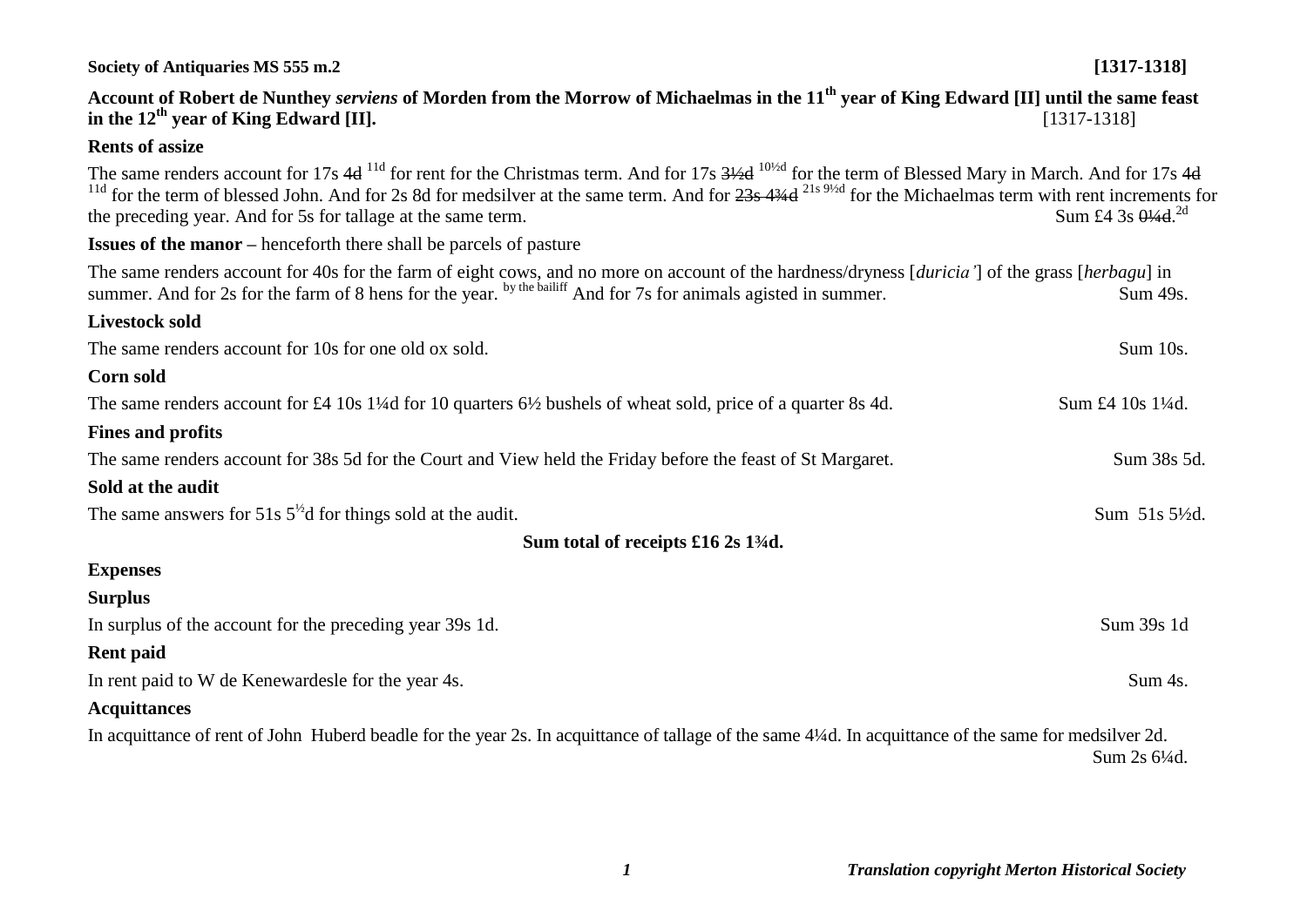## **Cost of ploughs**

In  $6^4$  sheaves steel bought for ploughs  $4s$   $2d$ .<sup>3s 4d</sup> In  $12^8$  pieces of iron bought for the same.<sup>3s 2s</sup> In applying the same iron and steel  $7s$   $2d$ .<sup>5s 4d</sup> In 6 plough feet bought 18d. In 2 pairs of ploughs [*p'ibz caruc'*] bought 20d. In shoeing 4 draught horses in preparation for [*contra*] harvest 6d. In 4 metal bands [*bendis*] bought for binding <sup>ploughs</sup> 2d.  $148$   $145$  6d this year because of the great hardness of the land<br>Sum  $18s$  2d.

## **Cost of carts**

In 1 pair wheels bought 20d. In 2 axles bought and fitted 6d. In hoops [*fretas*] bought 1d. In 20 clouts with nails bought 20d. In grease bought 6d. In 1 hemp cord bought in preparation for [*contra*] harvest 7d. In 2 collars bought 12d. In 1 pair of traces bought 4d. In 1 saddle-frame [*ligno*] \* with saddlepad [*basso*] bought for a cart-saddle 8d. In 1 hair cord bought 3d. In making 4 halters from their own hair 1d. In shoeing carthorses for the year 18d. Sum 8s 10d.

## **Costs of the mill**

In cogs and rungs bought 14d. In steel bought for mill bills 4d. In sharpening the same 4d. In 2 metal bands [*bendis*] bought for binding the cog-wheel [*le Coghwel*] 4d. In mending the mill-spindle [*fisula*] for the same 10d. In mending the rind [*Le Ryne*] of the same 1d. Sum 3s 1d.

## **Building costs**

In stipend of 1 man and his mate roofing the barn, hall and byre in places for 9 days 3s 9d, <sup>41/2d</sup> taking per day 5d.<sup>41/2d</sup> In stipend of 1 man and his mate roofing the aforesaid buildings on another occasion for 5 days  $2s$   $\frac{1}{4}d$ ,  $2^{2}/d$  taking per day  $\frac{5d}{d}$ . In 100 lath nails bought 1d. Sum 5s  $\frac{11d}{d}$ . Sum 5s  $\overline{4}$ d<sup>4d</sup>

## **Mowing and hoeing**

In hoeing all the corn by piecework 3s 6d. In mowing the meadow of the garden of Neubury this year the first by piece-work 7d. In mowing the meadow of Eylonde by piece-work 16d. In mowing the meadow of Comstrode this year the first 16d. In mowing the meadow of Bereworth this year the first 15d. In mowing the meadow of Eylond of a second crop [*de scda' vestur'*] 4d. In cheese bought for the use of the custom tenants for haymaking 3d, 1 bushel of corn.† Sum 8s 7d.

## **Harvest costs**

In fish bought for the use of 24 men reaping at 2 dry boonworks in harvest 14d. And they reaped 12 acres barley. In fish bought for the use of 72 men with the household servants at 2 boonworks, 78 men at the third boonwork with the same servants 2s 8d. In meat bought for the same 10s. In ale bought 13s 4d. In cheese bought 2s 8d. And they reaped 6 acres barley, 5 acres beans, 53 acres wheat,<sup>12 acres vetches,</sup> 3 acres dredge. And note that [customary] labourers reaped 48 acres oats. In mowing 12 acres vetches by piece-work 4s 2d, viz per acre 5d. In reaping 2 acres vetches by piece-work 8d. <sup>{marginal note:}This year both by customary labour In ale bought for the use of R the *serviens*, the beadle and dairy worker from the feast of St Peter ad Vincula until</sup> Michaelmas, 1 reap-reeve and 1 stacker for 5 weeks in harvest 6s. In meat bought for the same 6s 8d. In fish bought for the same 2s 8d. In cheese bought 15d. In their expenses for 'harvest goose'  $19\frac{1}{2}d$ . In candles bought 4d. Sum 53s 21/<sub>2</sub>d 48s 41/2d

 $\overline{a}$ *\** lignum *– wooden foundation for cart-saddle - Latham*

*<sup>†</sup> The bushel of corn is not mentioned under the Issues of the Grange on the dorse*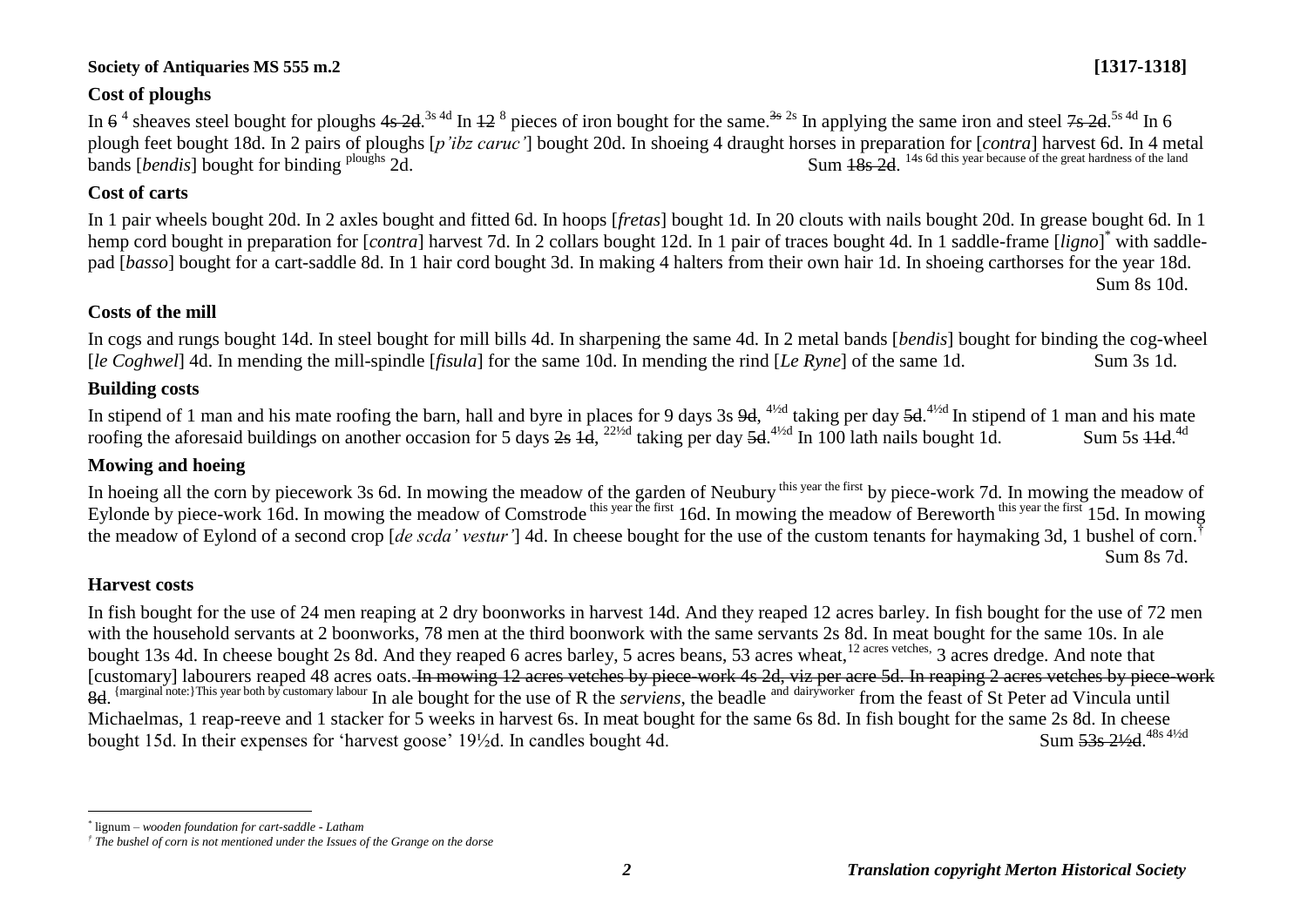#### **Petty expenses**

In 1 bushel salt bought 14d. In 1 bushel salt bought 12d. In 1 bushel salt bought 8d. In drying 2 quarters oats for oatmeal 4d. In expenses of household servants for Christmas and Easter Days 3s. In expenses of 16 men with their 8 ploughs ploughing for 1 day's boonwork at the time of winter sowing, R the *serviens*' lad or the beadle, dairyworker, and smith 2s 6d. In expenses of 16 men with 8 ploughs ploughing for 1 day's boonwork at the Lenten sowing, and the other household servants 2s 6d. In 1 felling and fetching 1 oak at Penge for firewood 8d. In 1 basket bought for seed 2d. In 2 sacks bought 14d. In white-tawed leather bought for mending harness 12d. In iron bought for 2 spades [*beschas*] 4d. In 2 [pieces of] iron bought for shovels/threshing sledges [*tribulos*] 3d. In 1 bolt/lock [*serrur'*] bought for the door [*ostium*] of the hay-house [*dom' feni*] bought [sic] 3d. In 1 bolt/lock [serrur'] bought for the door [*ostium*] of the hen-house [dom' gallin'] 2d. In scouring 69 perches of ditch by piecework 4s 9d, <sup>3d</sup> viz per perch 34d.<sup>‡</sup> In 12 dishes [*disc'*], 6 plates [*platell'*], 6 saucers [*salsar'*] bought 4d. In 1 great dish [*magna disco*] bought and bound [*ligando*] 2½d. Sum 19s 5½d. 11½d

#### **Stipends**

In stipend of R the *serviens* for the year 13s 4d. In stipend of 1 carter, 4 household ploughmen for the year 22s 6d, each taking 4s 6d. In stipend of 1 dairyworker for the year 3s 6d. In stipend of 1 cowman for the year 2s 6d. In stipend of 1 reap-reeve and 1 stacker in harvest 6s. Sum 47s 10d.

#### **Livestock bought**

In 1 ox bought 20s 8d. In 2 calves bought 2s. In 2 calves bought 5s. Sum 27s 8d.

**Threshing** This year all by witness of the bailiff

In threshing 36 quarters 6 bushels wheat, 7 quarters 6 bushels curall of the same, 2 quarters mixstillio, 6 quarters beans, 13s 1½d, viz a quarter for 3d. In threshing 20 quarters 5 bushels barley 3s 5d, viz a quarter for 2d. In threshing 9½ quarters vetches 23¾d, viz a quarter for 2½d. In threshing 41 quarters 2 bushels oats 4s 3½d, viz a quarter for 1¼d. In winnowing half the total corn 15d. In wages of Laurence de Sutton' being over the threshing for 5 weeks 5s. Sum  $24s\,034d$ . Sum 24s 03/4d 29s 03/4d

### **Expenses of visitors**

In expenses of the bailiff for his comings 7s 10d by tally. In expenses of W Bisscop 20d by tally. In expenses concerning ministers of the lord king as carried out 2s. Sum 11s 6d.

### **Deliveries**

Also delivered to brother P de Sutton £4 3s 4d. Sum £4 3s 4d.

**Sum of all expenses and deliveries £17 13s 7¾d.**§ And so he is in surplus for 31s 6d. To which there is allowed to the same 13s 4d for 2 quarters beans delivered to the bailiff sold at the audit. Also allowed to the same 12s 9d for various other things disallowed in this account. And so he is in surplus for 57s 7d.

 $\overline{a}$ *‡ 69 perches @ ¾d = 4s 3¾d*

*<sup>§</sup> The odd ¼d from Acquitances has been omitted here.*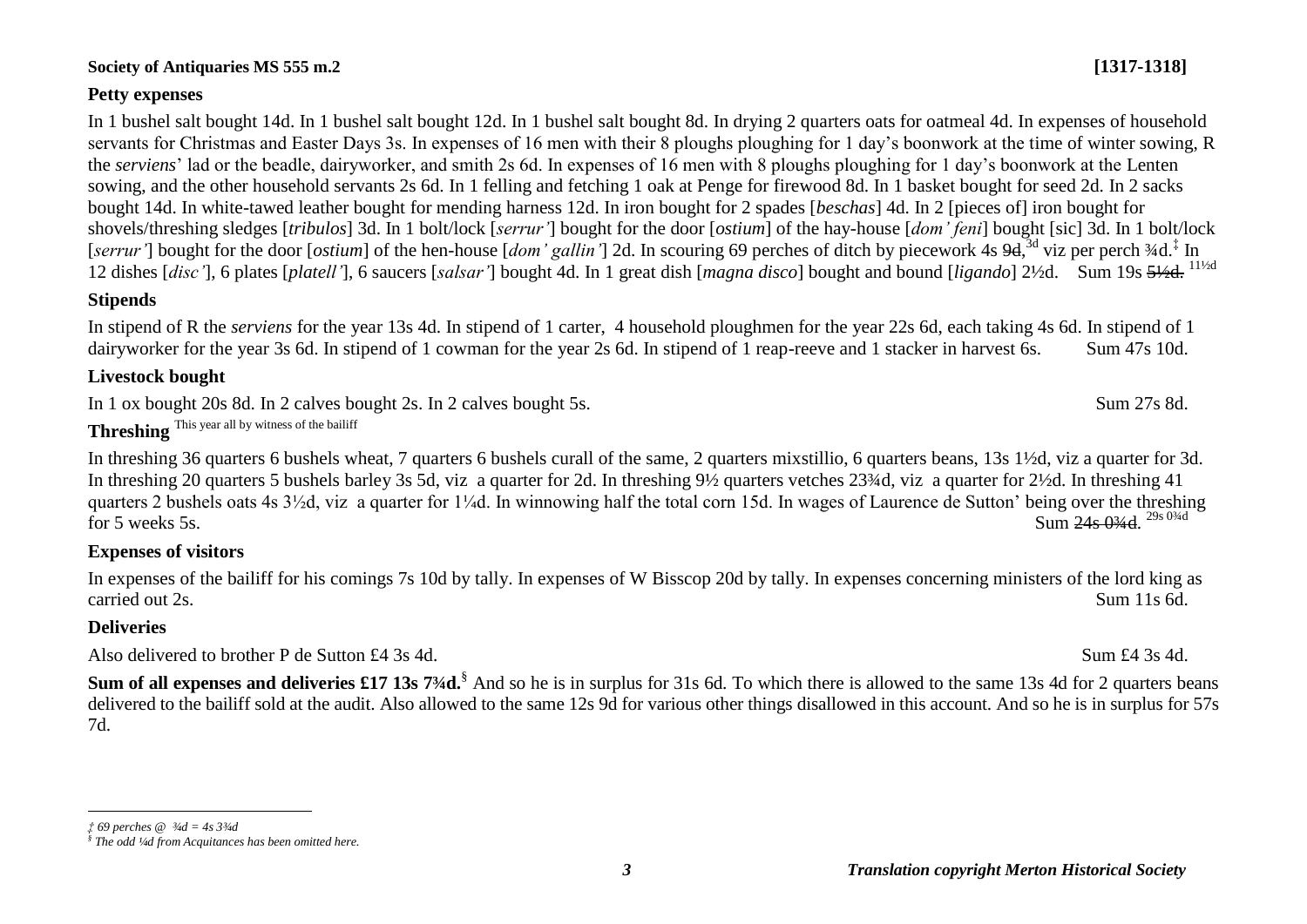#### *DORSE*

## **Issues of the Grange**

| Wheat                               | The same renders account for 36 quarters 6 bushels wheat, and for 7 quarters 6 bushels curall of the same of the issue of the grange threshed<br>by piece-work by tally.                                                                                                                                                                                                                                                                                                                                                                                                                                                            | Sum $44\frac{1}{2}$ quarters.  |  |  |  |
|-------------------------------------|-------------------------------------------------------------------------------------------------------------------------------------------------------------------------------------------------------------------------------------------------------------------------------------------------------------------------------------------------------------------------------------------------------------------------------------------------------------------------------------------------------------------------------------------------------------------------------------------------------------------------------------|--------------------------------|--|--|--|
| Of which                            | In sowing 13 quarters 2 bushels. In customary payment to the sower 1 bushel. Also delivered to the serviens of Battersea [Bat'ches'] 6 quarters by tally. In household<br>expenses in harvest 4 bushels. In livery of R the <i>serviens</i> from Michaelmas until the feast of St Peter ad Vincula for 43½ weeks 5 quarters 3½<br>bushels taking a quarter per 8 weeks. In expenses of the bailiff 1 bushel by tally. Also given to those who had custody of the king's palfrey at<br>Merton 4 bushels by order of the bailiff. In sale 10 quarters 6½ bushels. In maslin for servants' livery 7 quarters 6 bushels curall.         |                                |  |  |  |
|                                     |                                                                                                                                                                                                                                                                                                                                                                                                                                                                                                                                                                                                                                     | Sum as above. And it balances. |  |  |  |
| <b>Rye and</b><br><b>Mixstillio</b> | The same renders account for 2 quarters mixstillio of issue threshed by piece-work by tally. And for 12 quarters 7 bushels <sup>15 quarters</sup> of issue<br>of the mill. And all accounted in maslin for servants' livery.                                                                                                                                                                                                                                                                                                                                                                                                        |                                |  |  |  |
|                                     | Of which in maslin for servants' livery 14 quarters 7 bushels. In sale at the audit 2 quarters 1 bushel for 12s 9d.                                                                                                                                                                                                                                                                                                                                                                                                                                                                                                                 | And it balances.               |  |  |  |
| <b>Barley</b>                       | The same renders account for 20 quarters 5 bushels barley of the issue of the grange threshed by piece-work by tally.                                                                                                                                                                                                                                                                                                                                                                                                                                                                                                               |                                |  |  |  |
|                                     |                                                                                                                                                                                                                                                                                                                                                                                                                                                                                                                                                                                                                                     | Sum 20 quarters 5 bushels.     |  |  |  |
| Of which                            | In sowing 9 quarters. Likewise in sowing mixed with oats 4 bushels. Also delivered to brother H de Langebergh 8 quarters by tally. In<br>maslin for servants' livery 3 quarters 1 bushel.                                                                                                                                                                                                                                                                                                                                                                                                                                           | Sum as above. And it balances. |  |  |  |
| <b>Dredge</b>                       | The same renders account for 4 bushels barley, 1 quarter dredge <sup>oats</sup> mixed for seed. And all accounted in sowing.                                                                                                                                                                                                                                                                                                                                                                                                                                                                                                        |                                |  |  |  |
| <b>Beans</b>                        | The same renders account for 6 quarters beans of issue of the grange threshed by piece-work.                                                                                                                                                                                                                                                                                                                                                                                                                                                                                                                                        | Sum 6 quarters.                |  |  |  |
| Of which                            | In planting 3 quarters. Also delivered to brother P de Sutton 2 quarters by tally. Also delivered to the serviens of Battersea [Bat'ches'] 1<br>quarter. In sale at the audit 2 quarters for 13s 4d.                                                                                                                                                                                                                                                                                                                                                                                                                                | Sum as above. And it balances. |  |  |  |
| <b>Vetches</b>                      | The same renders account for $11\frac{1}{2}$ quarters vetches, of which 2 quarters threshed by servants.                                                                                                                                                                                                                                                                                                                                                                                                                                                                                                                            | Sum $11\frac{1}{2}$ quarters.  |  |  |  |
| Of which                            | In sowing 3 quarters 1 bushel. In maslin for servants' livery 8 quarters 3 bushels.                                                                                                                                                                                                                                                                                                                                                                                                                                                                                                                                                 | Sum as above. And it balances. |  |  |  |
| Oats                                | The same renders account for 41 quarters 2 bushels oats of issue of the grange threshed by piece-work. And for 11 quarters 3 bushels by<br>estimation in sheaves for ox fodder.                                                                                                                                                                                                                                                                                                                                                                                                                                                     | Sum 52 quarters 5 bushels.     |  |  |  |
| Of which                            | In sowing 24 quarters 3 bushels. In mixing for seed with barley 1 quarter. In making meal for servants' pottage 2 quarters. In fodder for 2<br>carthorses from Michaelmas until the day of St John before the Latin Gate for 219 nights, 13 quarter 5½ bushels, taking per night ½ bushel. In ox<br>fodder 11 quarters 3 bushels. <sup>6 quarters 6 bushels by estimation</sup> In expenses of the bailiff 1 bushel 1 peck by tally. In expenses of the prior 11/2 bushels by tally.<br>In expenses of W Bissop 1/2 bushel by tally. In sale at the audit 5 quarters 3 bushels 1 peck for 21s 71/2d. Sum as above. And it balances. |                                |  |  |  |

*<sup>\*\*</sup> These figures total 53 quarters 3½ bushels, 6½ bushels more than received.*

 $\overline{a}$